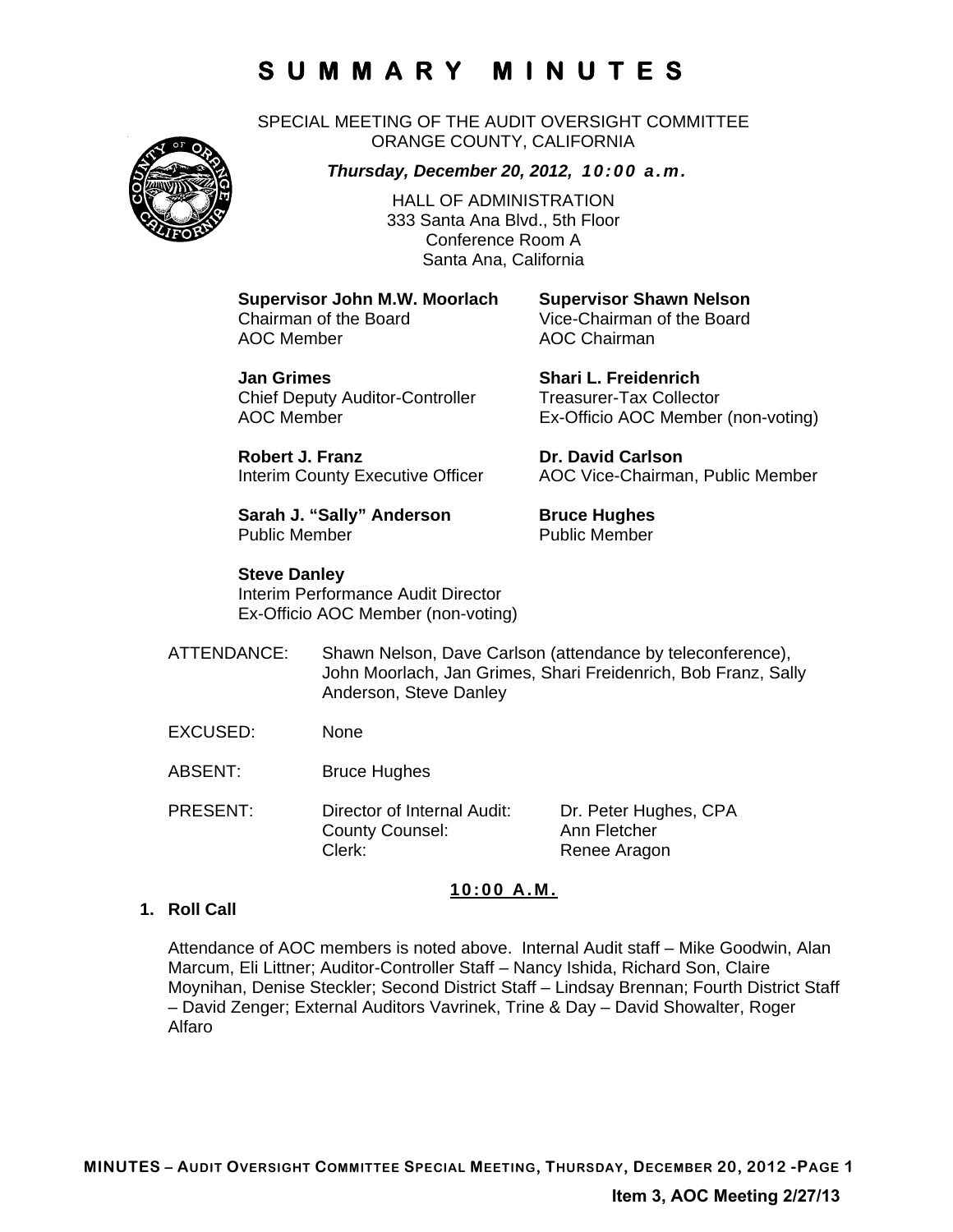# **SUMMARY MINUTES**

**2. Appoint an AOC Vendor Evaluation Subcommittee to review the independent auditing firms for the All Funds Audit solicitation and return back to the AOC with recommendations of primary and alternate to be presented to Board of Supervisors for approval to negotiate a contract and provide direction to staff**  Motion-Moorlach, Second-Nelson, Yes-Grimes, Yes-Franz, Yes-Anderson, Yes-Carlson, Absent-B. Hughes

#### *Approved as Recommended –*

*AOC Members Ms. Jan Grimes, Ms. Sally Anderson, Dr. Dave Carlson were appointed as an AOC Vendor Evaluation Subcommittee to review the independent auditing firms for the All Funds Audit Solicitation and return back to the AOC with recommendations of primary and alternate to be presented to the Board of Supervisors for approval to negotiate a contract.* 

Ms. Jan Grimes explained the request for the AOC to form a subcommittee to evaluate the RFPs. The bids would close on January 9, 2013. Three members were needed to form the Vendor Evaluation Subcommittee. The Vendor Evaluation Subcommittee would then report back to the AOC with their recommendations of a primary and alternate for the AOC make recommendations of the selections to be presented to the Board of Supervisors at a future date with request a request to negotiate a contract.

Supervisor Nelson solicited volunteers for the Vendor Evaluation Subcommittee. Ms. Jan Grimes volunteered. Ms. Sally Anderson volunteered. Dr. Dave Carlson volunteered. Mr. James Christiansen, Purchasing Manager/Auditor-Controller's Office, stated the Vendor Evaluation Subcommittee members would be required to sign a conflict of interest form for their participation on the Vendor Evaluation Subcommittee. Ms. Ann Fletcher, County Counsel, stated submission of conflict of interest statement would allow evaluation of whether or not there were potential conflicts that wouldn't be apparent until the responses of the RFP were received. Supervisor Nelson stated that in the event a conflict of interest were to arise related to any responsive bidders, it was requested that matter would be brought to the attention of the AOC Chairman so that different AOC member could be appointed to the Vendor Evaluation Subcommittee.

**3. Receive and file the Peer Review of the County of Orange Auditor-Controller Internal Audit Unit report with Auditor-Controller updated management responses for the 2011 peer review performed by the Los Angeles County Auditor-Controller Audit Division.** 

Motion-Grimes, Second-Carlson, Yes-Moorlach, Yes-Nelson, Yes-Anderson, Absent-B. **Hughes** 

#### *Approved as Receive and File*

Ms. Jan Grimes reported on the results of the Peer Review of the Orange County Auditor-Controller's Internal Audit Unit that was performed by Los Angeles (LA) County in June 2012. At that time, she had prepared a preliminary response to that report in agreement with the recommendations from LA County. Ms. Grimes stated since the preliminary response, she then took time to discuss internally the issues identified. Ms. Grimes stated the structure for Orange County was unique in that the Orange County Auditor-Controller Internal Audit Unit performed only two mandated audits which were not typical of the way other internal audit organizations were structured. Ms. Grimes stated the AOC did not have authority to approve her charter, but rather referred such approvals to the Board of Supervisors.

**MINUTES – AUDIT OVERSIGHT COMMITTEE SPECIAL MEETING, THURSDAY, DECEMBER 20, 2012 -PAGE 2**